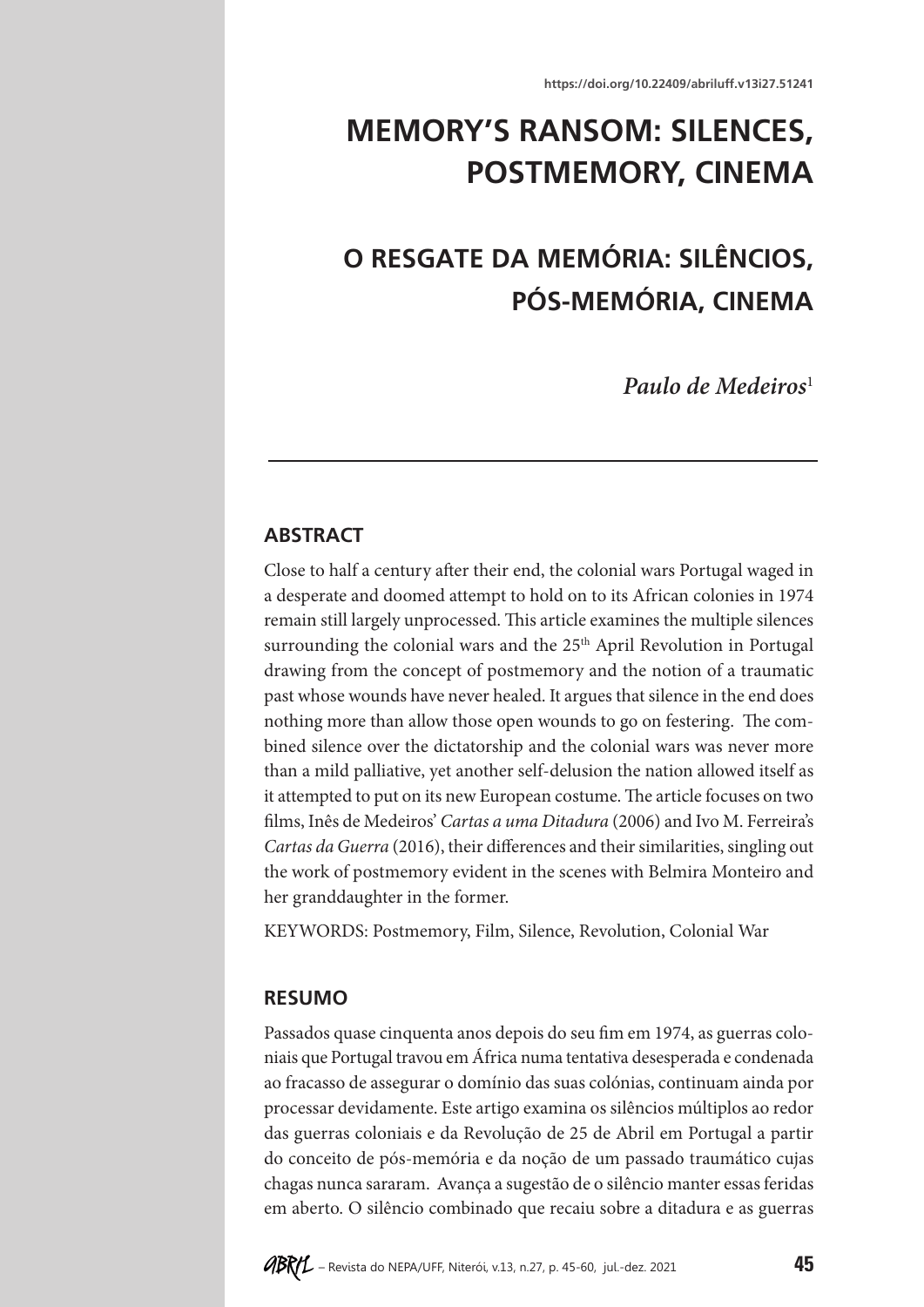coloniais nunca foi mais que um paliativo suave, mais uma das ilusões que a nação se permitiu para melhor vestir o seu novo traje Europeu. Este artigo debruça-se sobre dois filmes, Inês de Medeiros' *Cartas a uma Ditadura* (2006) e Ivo M. Ferreira's *Cartas da Guerra* (2016), as suas diferenças e semelhanças, salientando o trabalho de pós-memória evidente nas cenas do primeiro em que Belmira Monteiro figura com a sua neta.

PALAVRAS-CHAVE: Pós-memória, Filme, Silêncio, Revolução, Guerra Colonial

> "The past is never dead. It's not even past" William Faulkner

Close to half a century after their end, the colonial wars Portugal waged in a desperate and doomed attempt to hold on to its African colonies in 1974 remain still largely unprocessed. Even if they no longer constitute a kind of national taboo, and have been frankly addressed in an ever-growing number of artistic, literary, and even cinematic representations, to which one must add a few works of historical and critical interpretation, the colonial wars still tend to be surrounded by silence. And even if one cannot speak of anything like Spain's tacit 'Pacto del Olvido' [pact of forgetting], whereby Spain's elites on both sides of the political spectrum after the death of Franco agreed to 'forget' the regime's atrocities (ENCARNACION, 2014), nonetheless it is as if there was indeed a pact of silence among all in Portugal, regarding the colonial wars. Perhaps society was less divided than in Spain, after all Portugal's civil war had already happened in the nineteenth century and not in the twentieth, and Salazar's regime, in spite of constant opposition, was only ever really threatened by the elections of 1958 and the challenge mounted by the charismatic General Humberto Delgado. Or perhaps it was the fact that 1974 marked not just the end of the colonial wars but also the end of the dictatorship and that both are intrinsically connected, to the point that one can see them interchangeably as both cause and effect of each other. So that in fact, to the silence over the colonial wars, one must add the silence over the fascist past (RIBEIRO, 2016). The fatuous argument over the regime's proper designation as fascist or merely authoritarian, or the myth of a benevolent and cordial people, often serving as nothing more than polite curtains to mask the generalized silence about what really mattered: a confrontation with the spiral of violence and subsequent trauma across decades that left nothing and no one untouched.

Not just one silence then, but multiple, overlapping, silences. One can think that those silences were necessary. Not only because in the construction of any national narrative, there is always an implicit agreement on what must be remembered and what forgotten, indeed that no form of remembering is ever possible without a certain amount of forgetting. Above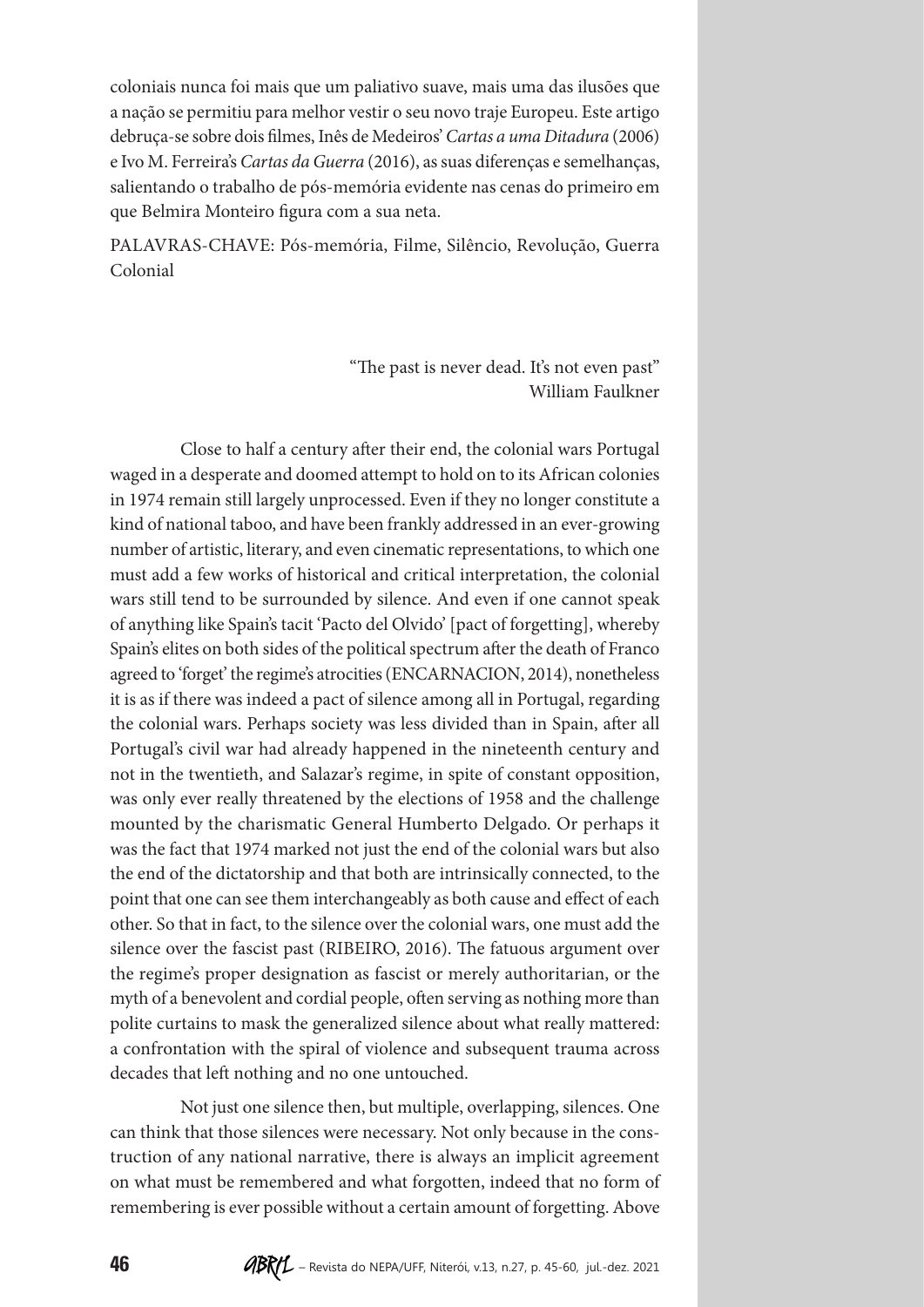all, it may seem as if the very survival of the nation depended on forgetting much more than remembering. Surviving in its newly reduced state as one of the smallest, impoverished, and inconsequential European states, Portugal needed desperately to hang on to its delusion of empire firmly anchored in a remote past that could hardly be subject to scrutiny in spite of, or even because of, its instrumentalization through the propaganda of the Estado Novo. In a sense, the nation's elites had never really been able to shake off the nagging sense of inferiority inherited from the famous 19th century 'Geração de 70' and 1974 had to be portrayed, cost what it may, as a glorious new assertion of Portugal as a kind of vanguard in the search for freedom, equality, and justice. To avoid any possible misinterpretations, let me hasten to add that, without a shadow of a doubt, the revolution of 25 April 1974 did mark an important milestone on a number of registers. For one, regardless of all that went wrong afterwards, it did represent the point of transition to a post-imperial Europe, which, even if this in itself remains highly problematic. The desire to propagate this view of Portugal then, no longer the sick man of Europe but the harbinger of a new Europe, in which a hardened dictatorship could be toppled virtually without spilling a drop of blood could not face up to all its imperial and fascist ghosts. The armed forces were still the same armed forces that had fought the colonial wars of course, but their image as the successful brokers of democracy and freedom was not only equally true but, above all, much easier to adhere to, especially as it offered a kind of balm, temporary though it might be, to soothe the raw wounds of the past forty odd years.

Except that silence in the end does nothing more than allow those open wounds to go on festering. The combined silence over the dictatorship and the colonial wars was never more than a mild palliative, yet another self- -delusion the nation allowed itself as it attempted to put on its new European costume. Abandoning not only the dictatorship's noxious rhetoric about a pluricontinental nation but also refusing to confront its own complicities, its enduring if ever denied racism, and its sense of being an insignificant pawn in a game of strategy at the end of the cold war. A game, moreover, the rules of which it never quite understood, let alone mastered, even as it tried to profit from them too, by pulling its card as founding member of NATO and the strategic position in mid-Atlantic of the Azores. Should anyone need a reminder of that, just look at the infamous photo of Durão Barroso with Aznar, Bush, and Blair at the 'moment of truth' summit at the Azores on 16 March 2003 that, as we all came to know, was rather a moment of 'untruth' as Bush, seconded by Blair and only eagerly followed by Aznar and Durão Barroso pretended to 'show his cards' (to throw Bush's own words at him) and announced basically the inevitability of his decision to go to war against Iraq, the consequences of which are still being played today.2 In *Present Pasts* Andreas Huyssen carefully and convincingly argues for a view of our present as having undergone a radical change in its relationship to the past due to the overwhelming medialization of all aspects of life: "[u]ntold recent and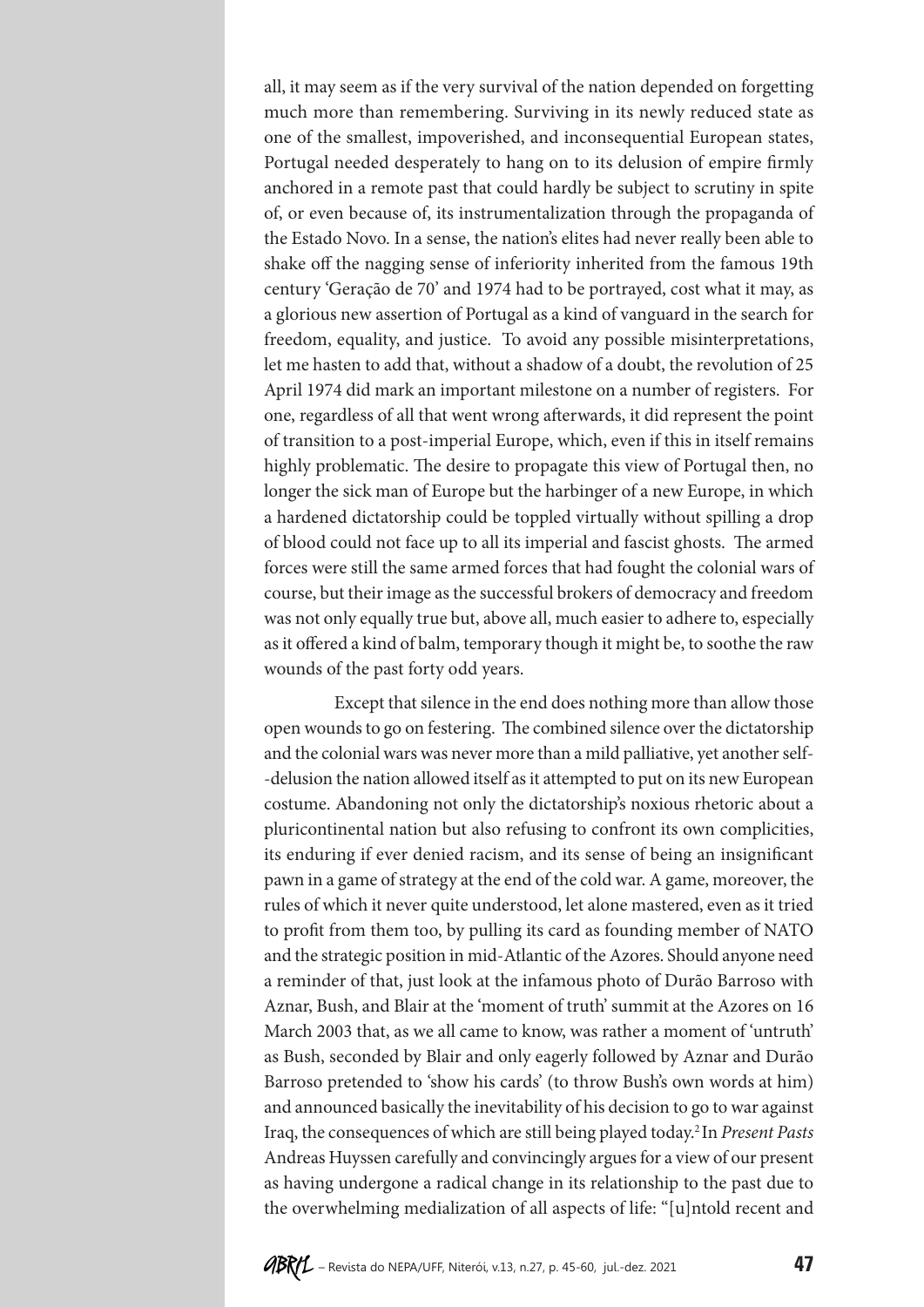not so recent pasts impinge upon the present through modern media of reproduction like photography, film, recorded music, and the Internet …" (HUYSSEN, 2003, p. 1). Without wanting to contest this in any way, nonetheless I would like to observe that although Portuguese society is no exception to this, when it comes to the memory of both fascism and the colonial wars in Portugal, it is rather the opposite that prevails. Instead of an overflow of images and other representations of both the dictatorship and the wars, or even of the revolution, the accumulation of silences seems to also extend to the mimetic realm. So that a confrontation with the past is still waiting to happen. And with every year that passes it becomes more difficult to achieve. Not only because it will always be painful but because those same silences that have been tacitly assumed by most have also allowed for a resurgence of noxious positions on nationalism, on fascism, on the figure of the dictator, or even that of the worst forms of oppression that cannot even be said to be returning or surging as they have always been present, even if muted.

Almost fifty years after the revolution its memory would also seem ready to be consigned to the dustbin, as the constant attempts to rewrite history, deny the revolution's merits, and whitewash the dictatorship, can be said to have started the day after the regime fell and have only been increasing in strength. Silence, rather than allowing a traumatized society to heal has done its opposite, the old wounds have only continued to fester and the ghosts have become ever thirsty for more blood. On the forgetting of the revolution and the silencing of both the colonial war as well as the dictatorship, Manuel Loff suggestively concludes that "[l]iberation from oppression came as a direct result from a conflict the Portuguese cannot explain, because they do not employ the necessary concepts" (LOFF, 2010, p. 121). This, however, raises the question as to why they did not. Certainly not out of ignorance, in spite of nearly fifty years of depoliticization, forced migration, censorship, and large-scale state violence. By placing the revolution in international context Raquel Varela is able to add an important consideration. As she says, "The Carnation Revolution was the last European revolution to call into question private property of the means of production (…) and it terrified the rich and the mighty. (…) Today this revolutionary past – when the poorest, most fragile, often illiterate, have dared to take life in their hands – is a kind of historical nightmare of the current Portuguese ruling classes" (VARELA, 2019, pp. 267-269). The need to erase the memory of the revolution then, must be seen as one of the key reasons for the overlapping silences. And yet, the obvious nightmare is rather the legacy of the dictatorship and its attendant cruelty. A common inheritance of the Portuguese, the memory of the Revolution actually must be seen, as Varela argues, as a memory of what was possible in Europe at the end of the twentieth century, a signal for hope in the possibility of a better, more dignified, future (VARELA, 2019) that shall endure, even if only as an inheritance of shadows (MEDEIROS, 2020).

At this point it might be useful to consider an observation by Andreas Huyssen in relation to W. G. Sebald, Germany's past, silence, and

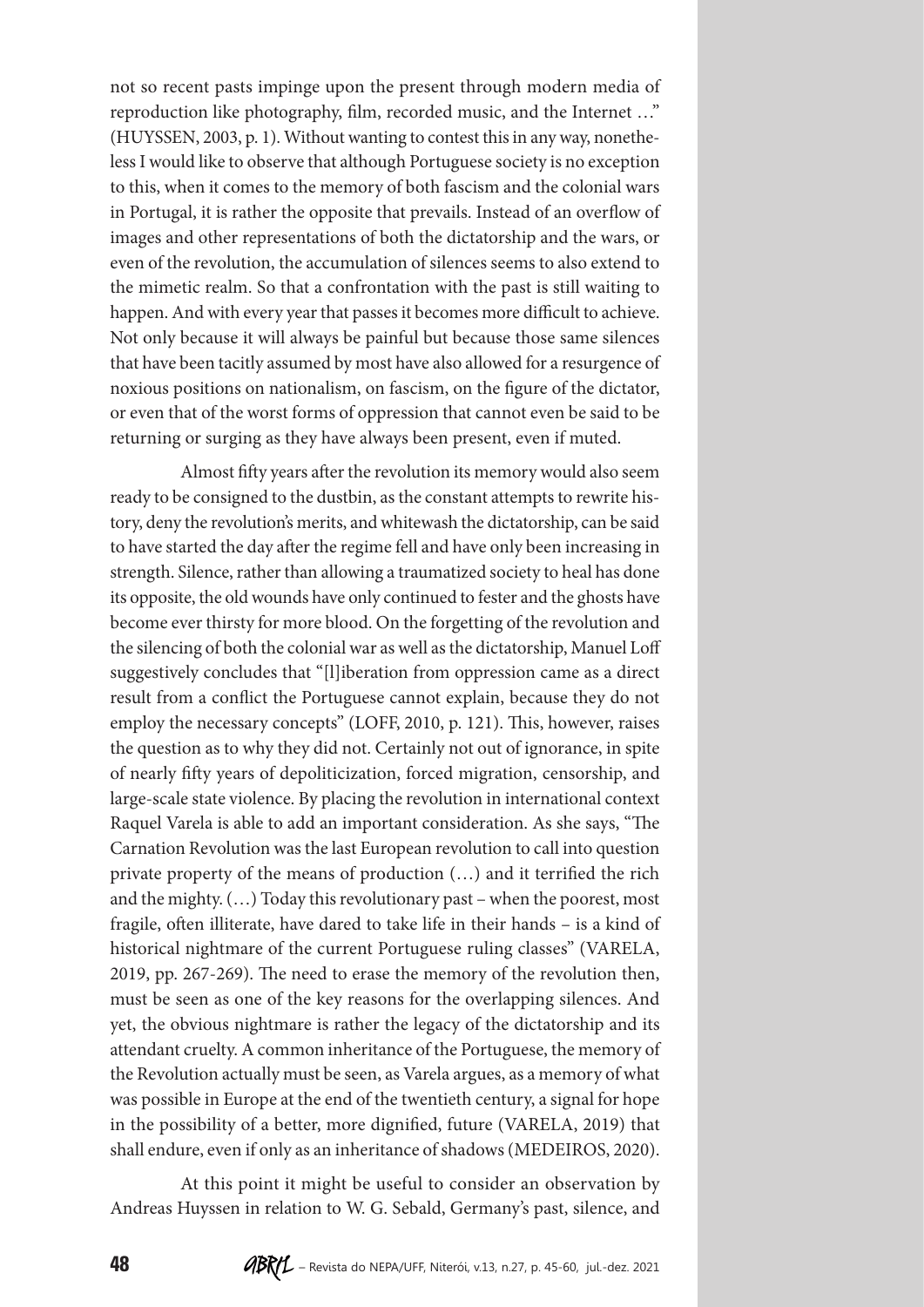repression: "Rather than generating silence, as we have learned from Foucault, repression generates discourse. The scarcity of literary texts about the bombings [of German cities], and it certainly contrasts with the fact that there always was a lot of talk about the bombings in postwar Germany" (HUYSSEN, 2003, p. 147). Most probably Huyssen has in mind Foucault's discussion of the "Repressive Hypothesis" and "The incitement to Discourse" at the beginning of the second part of his *Will to Power* (*La volonté de savoir*), the first volume of the *History of Sexuality* (FOUCAULT, 1978). Leaving aside Huyssen's interpretation of Sebald with which one certainly may argue, what interests me is Foucault's own assessment of the proliferation of discourse on sex, because of, rather than, the interdiction on it that he dates to the 17th century. Could something similar be at play in the case of the Portuguese silencing of the atrocities of the dictatorship and of the multiple traumas of the colonial war? Or would that be too neat an explanation? For one, even though there always were literary and other artistic representations that exposed the wounds inflicted by the dictatorship and the colonial wars, these were neither extensive – indeed, rather the opposite – nor had much of a public impact. It may well be that a writer of the caliber and intensity of a Lobo Antunes, who focused on both from the very beginning of his literary career with Memórias de Elefante [Elephant's Memory] and Os Cus de Judas [*The Land at the End of the World*] (LOBO ANTUNES, 1979 and 1979) saw his books sell in relatively large numbers, but that does not mean that he was read much beyond a certain circle and even though he and others who did relentlessly confront the national traumas, such as Lídia Jorge (JORGE, 1988) do enjoy national and international prestige, they never received the level of attention and admiration that José Saramago received. Certainly, the fact that Saramago received the Nobel Prize for literature in 1998 helped. And yet, in spite of his fervent communist beliefs, Saramago never addressed either the colonial wars or the dictatorship in his vast and great oeuvre. As such and without in any way wanting to diminish his qualities or his consistent striving for a better society, I would suggest that Saramago was much less of a nightmare for the ruling elites who could thus rejoice in his international projection as yet another way of demonstrating to the outside world what a good, compliant, and fully integrated, (neo-) liberal democracy Portugal had become.

Unlike the process described by Foucault whereby the imposition of silence surrounding the fabrication of a social taboo, such as sex in modern society gives rise to a proliferation of veiled, but unmistakable, discourses on sex, the silence tacitly agreed upon and served to the people by the various elites in Portugal surrounding the dictatorship and the colonial wars did not result in a proliferation of discourses on both. The unmistakable and undeniable traumatic nature of both, as opposed to the possibility at least of joy in the case of sex, might help explain the different outcomes. Without venturing any further into an area which, without further extensive research, would always remain at a basic speculative level, let me nonetheless suggest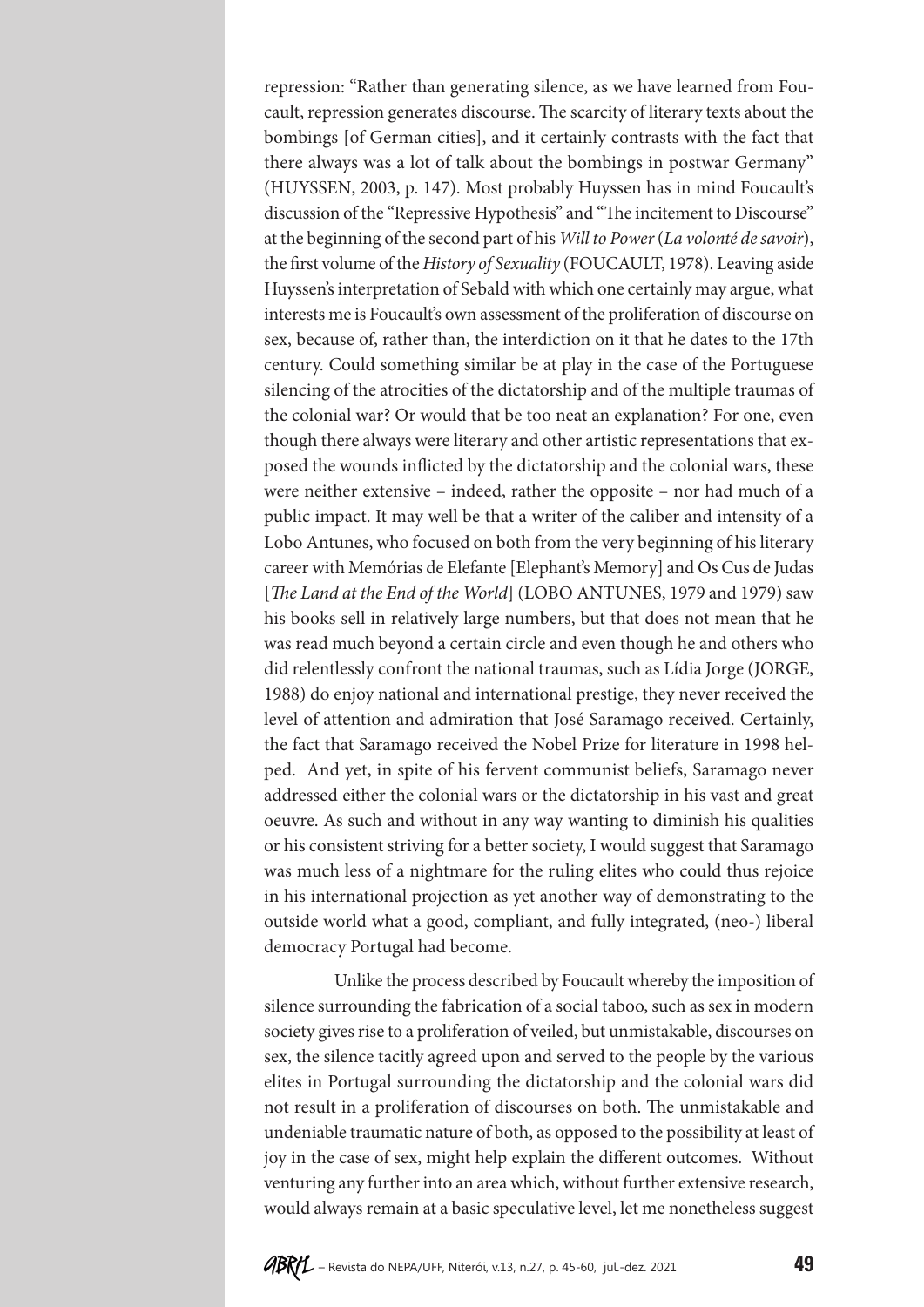that the few examples of literary, filmic, and other artistic works exposing the wounds of the dictatorship and the colonial war did so not as a result of the generalized silence, and much less as part of a proliferation of discourse, but rather as a form of witnessing and resistance that endures against the grain of official revisionist versions of the past that would always like to bury it as deep as possible so it may never be held against the powerful. And yet it always resurfaces even if only to be buried even deeper by successive elites. As various observers such as Manuel Loff and Raquel Varela amply document, by now even the memory of the Revolution has been fetishized and commodified to the point that what gets celebrated is just a moment, the 25th of April, as if it were singular, unique, and not part of a movement and a process – turning it into an empty husk of what had been a real promise of hope for an entire generation, or even less than that. If one goes back to that image of the four leaders of the apocalypse (of truth in any case) and holds it together with that of a carnation on a gun barrel – of which there are countless variations as befits a spectral commodity – one may well have a dual symptom for the silence and erasure of memory.

Seizing on that possibility, I want now to turn to a consideration of a different dual symptom, one that attempts at piercing, however tentatively, through that silence in an attempt at ransoming the memories it would deny, for future generations. I have in mind two recent films*: Cartas a uma ditadura* [Letters to a Dictator(ship)], de Inês de Medeiros (MEDEIROS, 2006) e *Cartas da Guerra* [War Letters] de Ivo M. Ferreira (FERREIRA, 2016). The very use of the form of letters as the basis for both films would seem to indicate an attempt at conversation – emerging from an individual, private, context to a wider, national at least, if not international, audience level. Moreover, both films make use of letters written a considerable time ago, 1958 and 1971 respectively, what also would seem to indicate a common interest in exploring the past. As the titles of both also make explicit, the latter is concerned with war, and specifically, the colonial war, whereas the former addresses the dictatorship, both indeed reflecting on, and in some way, representing past trauma. As such, both can also be said to engage directly with questions of memory and postmemory. Yet, this is probably as far as the similarities go. It is not just that ten years separate these films, it is much more that both formally and in terms of their basic ideological underpinning, they are quite different. And yet, both represent, in their varied ways, a very contemporary way of breaking through the silences and to allow the memory of those traumatic events speak to the present. In that there is yet one other significant similarity and that is, that even though nostalgia does surface in both films the films themselves are not nostalgic. Even if for nothing else, that ought to single them out for reflection.

The fact that both films rely on actual letters already points out to the very process of mediating memory across generations that is one of the characteristics of postmemory.3 In both cases the letters are personal. Howe-

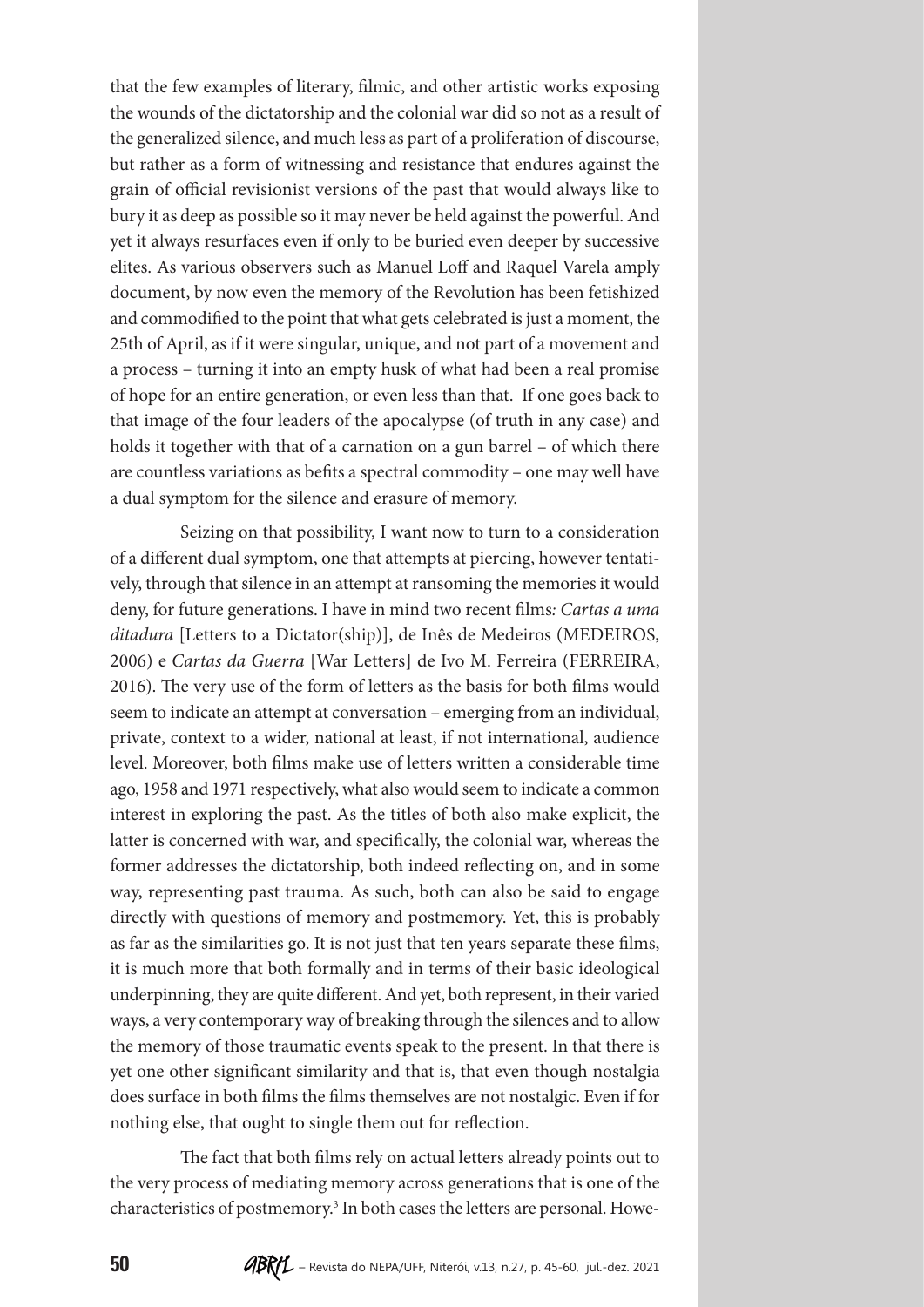ver, whereas in *Cartas da* Guerra the letters are all from one man, António Lobo Antunes, when he was stationed in Angola as a medical officer, to his wife in Portugal, the letters in *Cartas a uma ditadura* are written by many different women, all answering another letter, sent to them asking for their collaboration in ensuring the future of the nation, that is in supporting the dictatorship, by a mysterious Movimento Nacional das Mulheres Portuguesas (National Movement of Portuguese Women). As the narrative voice (Inês de Medeiros) informs us right at the beginning, about a hundred of those letters were found in an antiquarian bookshop, having never been read because of an unfounded belied they were love letters. A curious misreading more symptomatic of enduring stereotypes about women in Portugal than anything else, and one that can be contrasted to the letters of Lobo Antunes, who really are lyrical love letters as much as they are also letters about the war. Contingency then, must be seen as a crucial factor behind the presentation of those letters, found and preserved by chance and addressed to an unknown addressee, which nonetheless, the writers of the letters imagine as being, like them, other women. These letters then, are at once personal – even private, in the recollection of specific values, experiences, hardships, and hopes of the various women who wrote them – and already public and political. For even if they were never meant to be published or voiced in a film, the subject matter they all refer, was none other than the present and future of the nation.

In a sense, a reflection on the present and future of the nation also informs *Cartas da Guerra* inasmuch as it aims to confront the past and in special the ghosts of the colonial war, a process without which one cannot imagine any future for the nation beyond that of endlessly recycling long- -exhausted pieties and thus reproducing ad infinitum the very structures that were already there from the very beginning of the dictatorship and never actually went away. Or, to say it with Faulkner, "The past is never dead. It's not even past" (FAULKNER, 2015, p. 85). The letters of Lobo Antunes that it uses – the film's publicity gladly claims it as an adaptation, which, it is only in a very minor sense as I shall return to – are as much a document as the letters of the women in the other film. Like them, these also represent only one side of a conversation, since we do not have access to the letters his wife wrote to him. And yet, both sets of letters are also radically different and they serve very distinct functions in each of the films. For one, Lobo Antunes' letters had already been published (LOBO ANTUNES, 2005), to some acclaim, not by the author directly but as edited by his daughters in memory of their deceased mother, who had been the initial addressee. This is a significant added layer of complexity to texts that in themselves are already complex, intensely poetic, and personal, but as revealing as obscuring. Obscuring that is, inasmuch as they always were a form of constructing an authorial self that can never be separated, though it should never be confused, with that of Lobo Antunes the man.4

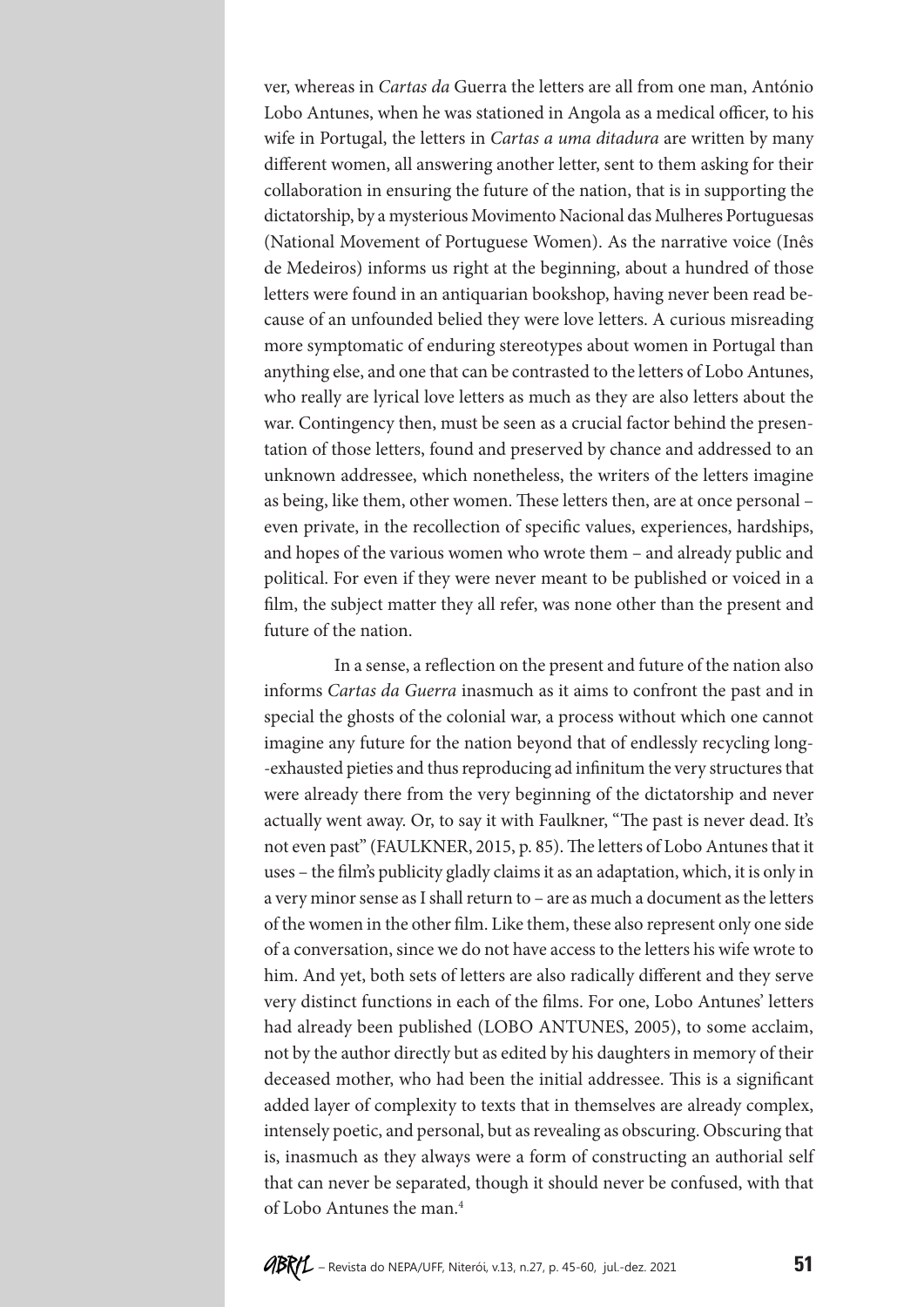The first crucial formal distinction between the two films then, is actually not that one is a documentary and the other a work of fiction, no matter how closely modelled on reality. Rather, what most significantly separates the two films on a formal level is that whereas one is based on a plurality of women's voices – *Cartas a uma ditadura* opens precisely with the juxtaposition of various women's voices reading the letters – the other relies on one single voice, that of Lobo Antunes, played by Miguel Nunes, as author of the letters, which is reproduced in the film through the voice of Margarida Vila-Nova, the director's wife. The splitting of that voice, so to speak, between the actor playing Lobo Antunes and the actress actually reading from the letters is clever and could represent an attempt on the part of the director to avoid concentrating everything on the figure of Lobo Antunes. This is performed on another level by the positioning of the camera which, though sometimes representing Lobo Antunes' gaze, thus inviting us to see Africa and the war as he might have seen them, most often than not looks at Lobo Antunes himself and his surroundings. Yet, even though the text extracted from the actual letters is actually read by a woman, that does not suffice to abstract from the fact that not only are the letters written very much from the perspective of a man, a man very much in love for certain, but also a man who is exposed to combat action and to all the vagaries of war especially as he steadily grows to question any of the bearings of the government and the ideology behind it. The universe of the film can be said to be concentrationary – the men at one point spending their resting time in abject conditions underground – and always, even when movement is involved, or when the camera reveals the natural expanse of the territory, focused on an enclosed space, the barracks, the make-shift lavatories, the Unimogs used to carry them, so that even in the open we only see them marching close together, expecting to be attacked at any and all times.

By contrast, and even though a great part of *Cartas a uma ditadura* plays inside, in a room or a kitchen, where the director interviews several of the women who wrote the letters in 1958, one never has the feel of being enclosed. In part this is due to the use of archival footage that shows a variety of events, political manifestations of support for Salazar, the dictator on the grounds of the country estate he lived in, scenes from the electoral campaign of Humberto Delgado, as well as various events and ceremonies, including visits to hospitals and other charity work performed by women. Indeed, the moments one feels close to being confined, is when we see a large mass of women all pressing together and entering a park from which they frantically wave white handkerchiefs to salute Salazar or when one or other of the women being interviewed either evades a direct answer about her political thoughts and stand in 1958 or rather brazenly still defends the dictatorship for its supposed moral values. One is tempted to think that this might have to do with the relaxed and polite, almost friendly tone of the conversations Inês Medeiros has with the women she interviews in opposition to the efforts to expose the inhumanity of war and how the soldiers, to

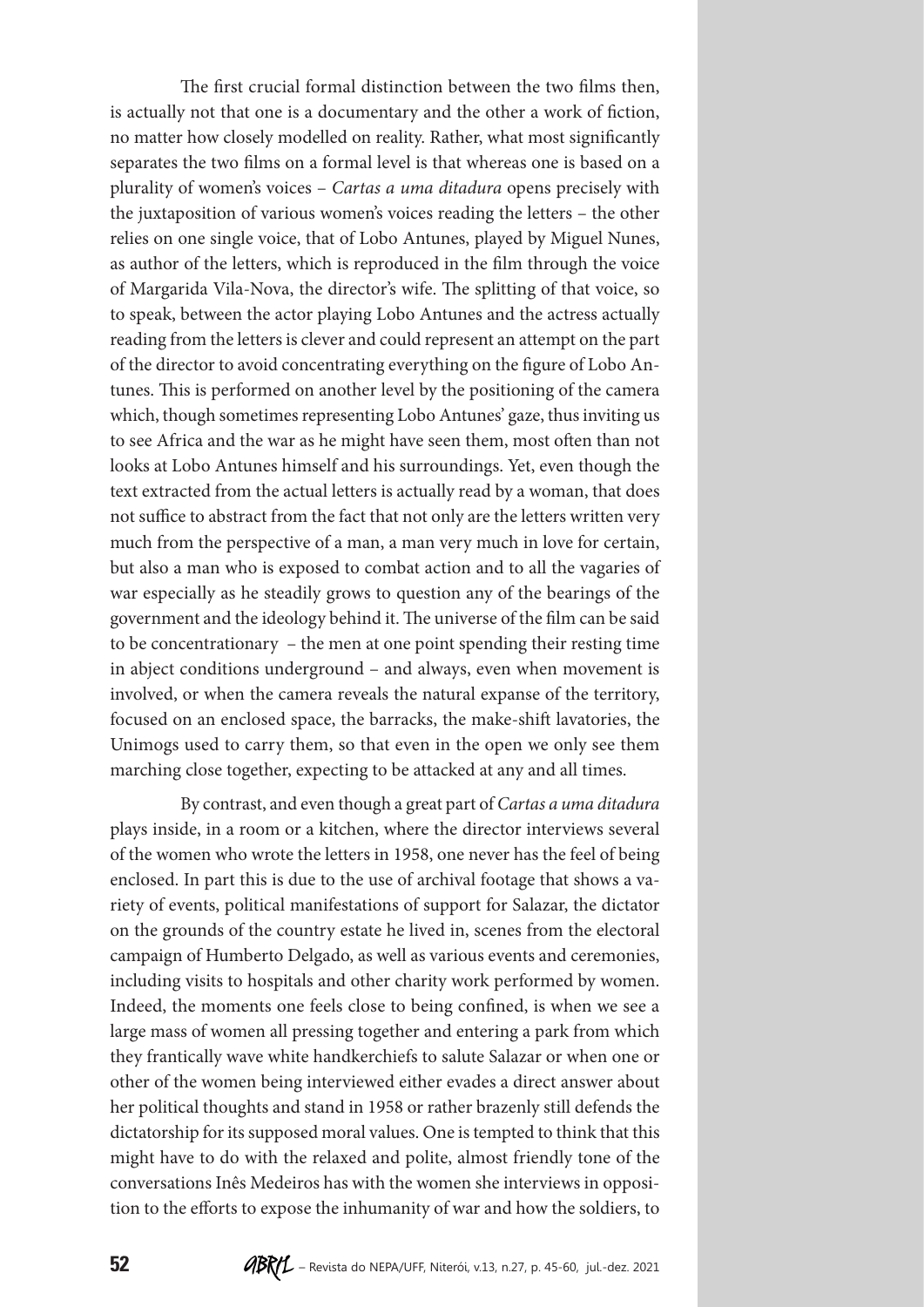a great extent, were themselves victims of historical circumstances in which they were mere pawns. But this should be rejected, no matter how tempting it may be. For one, neither are the conversations so friendly as they may appear, much less aimless. Inês de Medeiros succeeds in having the women open up and expose, whether frankly or not, their positions, thoughts and feelings.

And yet, that in itself is never quite impartial or neutral. Regardless of how the audience might feel watching the women talking about their views, the film makes clear how for the majority of those interviewed the past was not a haunted and haunting place, but rather one they missed.<sup>5</sup> The ideologic foundation of their youth, aligned with the dictatorship's mantra of "Deus, Pátria e Família" [God, Country and Family], the "Trilogy of National Education" in the series of seven posters under the heading of "A Lição de Salazar" [Salazar's lesson] of 1938.<sup>6</sup> Nor should this surprise anyone for, as Ana Paula Ferreira aptly has argued, "the discourse on Woman bec[ame] the privileged *dispositif* of (Fascist) 'Portugueseness'" (FERREIRA, 1996, p. 141). The only shock, if any, comes not from the internalization by bourgeois women – the majority of those interviewed – of clearly misogynistic views that consigned women to the domestic sphere but that it still informs how they see themselves as women, mothers, spouses – woman as the 'fada do lar" [the home's fairy] as one of those interviewed still brings out repeating the then contemporary propaganda.

There is no doubt that *Cartas da Guerra* wants to condemn war and not just war in general, but very specifically a particular war, a colonial war, which not only was an anachronism in itself, but destined to fail from the beginning. It was a war that marked an entire generation and affected all Portuguese – about 1 million men were sent to fight in Africa in the 13 years the war lasted – to say nothing of the African peoples who endured it. The comparison with the Vietnam war, in spite of all the obvious differences, comes readily to mind. And *Apocalypse Now* thus is also a natural reference point. Not that much should be made of that as Ferreira's film is quite distinct from Coppola's even if both have points of convergence. One of those is composed by the scene of nightly entertainment provided by two Portuguese singers, surrounded by an ululating crowd of lustful soldiers, which is very reminiscent of a similar scene in *Apocalypse Now* with two "Playboy bunnies", dressed as "Cowgirl and Indian" in hot pants, descending from a helicopter to perform before a similar crowd. In Coppola's film, the soldiers cannot contend themselves and as some invade the stage and reach for the two women they have to be quickly evacuated by the hovering helicopter, something that does not take place in Ferreira's film, where both the performance, as well as the men's reactions, are more subdued. Where Ferreira' film more closely approximates Coppola's though, is in the decision to present us with realistic – even if highly aestheticized – images purporting to depict the war, with a whole series of acts of direct violence. In that it moves away from what should also be seen as other key filmic references for *Cartas da Guerra*, such as *Um Adeus Português* [A Portuguese

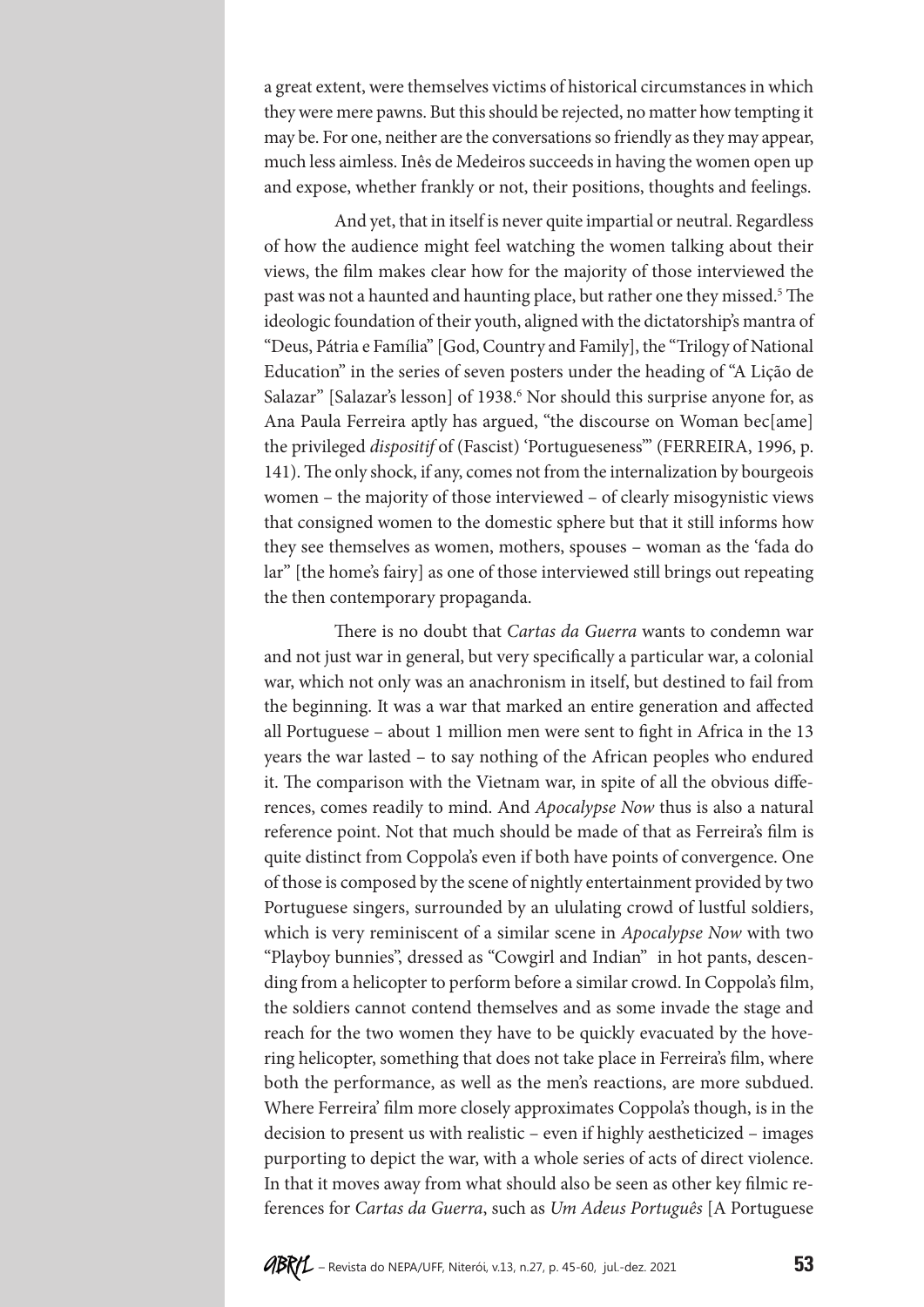Farewell] by João Botelho (1986) *Non, ou a vã glória de mandar* [Non, or the Vainglory of Command] by Manoel de Oliveira (1990), and specially *A Costa dos Murmúrios* by Margarida Cardoso (2004), titled after the eponymous novel by Lídia Jorge. In those, direct violence is either deflected into a shame that renders the war unsayable, rendered mostly allegorically, or replaced by a generalized malaise and domestic violence that lets us see how colonial violence pervaded every aspect of life and was not confined to the battle zones or the barracks.

Both films received some critical attention and prizes when they were first shown. *Cartas da Guerra*, however, benefited from an international attention that escaped *Cartas a uma ditadura*. Certainly, the official backing the film received, being proposed to the Oscars under "Best Foreign Film category" and submitted as only Portuguese entry to the 2016 *Berlinale* greatly contributed to such attention. The international press invariably compared *Cartas da Guerra* to another film treating the topic of Portuguese colonialism, Miguel Gomes' *Tabu*, which had won the Silver Bear at the 2012 *Berlinale* and had been widely hailed as a revelation by all critics – with perhaps the single exception of A. O. Scott writing in the *New York Times.*<sup>7</sup> Part of what so seduced the critics and made them see *Tabu* as a revelation was the fact that the colonialism depicted in the film was both immediately recognizable as part of a European legacy and yet completely alien, so that viewers outside Portugal might look upon it, indulge in its nostalgia, and not feel any trace of guilt. Or as Scott incisively put it: "'Tabu' views colonialism as an aesthetic opportunity rather than a political or moral problem" (SCOTT, 2012).

*Cartas da Guerra* never ceases showing us that the war and colonialism were indeed political and ethical problems. One of its key concerns would seem to represent the quick political awakening of the character of Lobo Antunes guided by his commanding officer, Captain Ernesto Melo Antunes, who would become the leading intellectual figure of the revolution. Nor can one say that it is nostalgic, at least not in the sense that *Tabu* coyly, dangerously, plays with it, in seeming awareness of both its danger and attraction. And yet, if anything brings *Cartas da Guerra* close to *Tabu* (besides the device of filming in black and white) is its relentless aestheticization, through which at the same time that war is condemned, the solidarity between the men thrown into it, is glorified and presented as if imbued with a terrible beauty. This stands in stark contrast to the way in which *Cartas a uma ditadura* presents us the various women. Whereas the men in *Cartas da Guerra*, although all shown as individuals with their different reactions to the war environment, are foremost seen functioning as a group, the women Inês Medeiros interviews are all presented separately in spite of all having at one point in time also acted collectively in the writing of those letters. Also, the documentary strives to present us the women as if they had arranged themselves for a portrait, with their normal, domestic surroundings as background, whereas the men are clearly outside of their normal milieu. Moreover, the portraits of those women, even if arranged as they inevitably

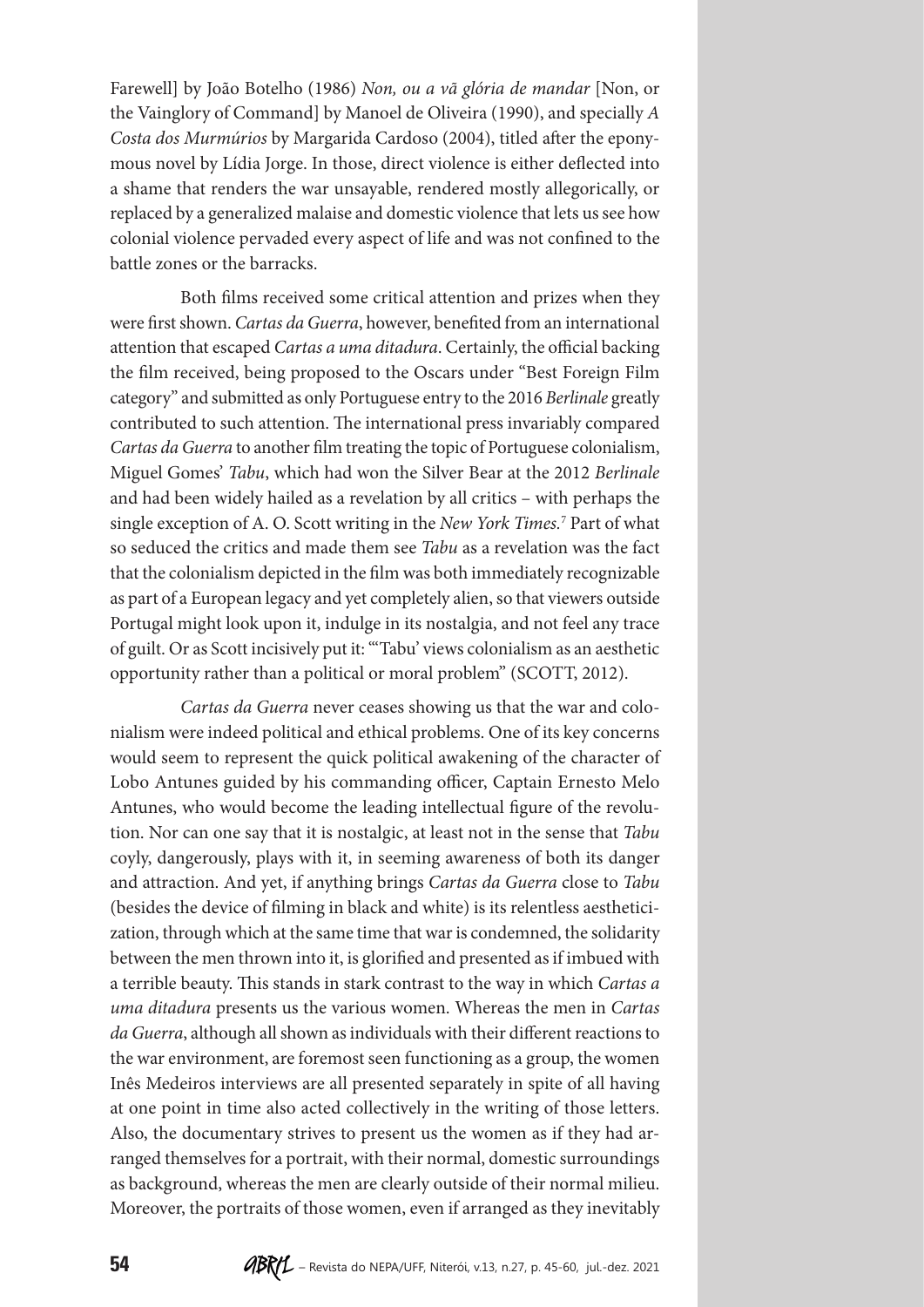must be, and exhibiting a kind of aesthetic coherence, are neither aestheticized nor made to assume any special kind of beauty, terrible or otherwise, beyond that pertaining to every human being. The same could be said of the archive footage that is interspersed throughout. If there is a moment in which one can think the film elevates the mundane images of domesticity to a different level, then it comes at the very end in which we see one of the women, Belmira Monteiro, a rural, poor woman who was denied, along with so many others, any education beyond the most basic level, together with a young woman, her granddaughter. But even those last images, in which the connection between the young woman and her grandmother is clearly visible as the grandmother proudly affirms her identity and how she strove to give her children the possibilities denied to her, are devoid of any form of theatricality or posing so that their very simplicity further conveys a sense of dignity, strength, and endurance.

Showing us Belmira Monteiro and her granddaughter together, one the very image of resistance, the other not just its fruit, much more its justification and promise, Inês Medeiros manages to combine past, present and future. In doing that the film effectively replies to the other women who by virtue of privilege, social class, or ideological conviction, remained tied to the past, unable to conceive of any future that would not but be an inferior, even deplorable, version of it. As Fredric Jameson once noted, when conceiving of History as a form of emancipation but eschewing any notion of metaphysical transcendence altogether, "from time to time (…) we are reminded that Utopia exists and that other systems, other spaces, are still possible" (JAMESON, 2009, p. 612). That is more than what can be said about *Cartas da Guerra*, which, in spite of its emphasis on the possibilities of love to ground a better world, cannot, possibly even in terms of a formal coherence, present us that future which, in the film just as in the letters becomes embodied in the figure of the daughter Lobo Antunes anxiously waits for and whom, though already born towards the end of the film, is still to the protagonist stuck in an army camp in Angola, and to us, a radical figure of absence.

From this one should be able to start drawing some conclusions as to how both films relate to the very notion of memory and postmemory. Both are works of postmemory for the reasons already enumerated. But that does not mean that they function in similar ways. In *Cartas da guerra* we can see a desire to understand the parent's generation. Reaching for Lobo Antunes' letters, with all of their intensity and virtuosity, is like using a concentrated, powerfully intoxicating, extract to serve as antidote to the generalized silence surrounding the colonial war. It is a serious attempt at effecting a memory transfer across generations and I can imagine that for many who were never exposed to it or its memories directly, the film might come to assume a key function as their one way to access a past that in so many ways still haunts the nation. Yet, in spite of the attempts to personalize the narrative by focusing on the figure of Lobo Antunes and by occasionally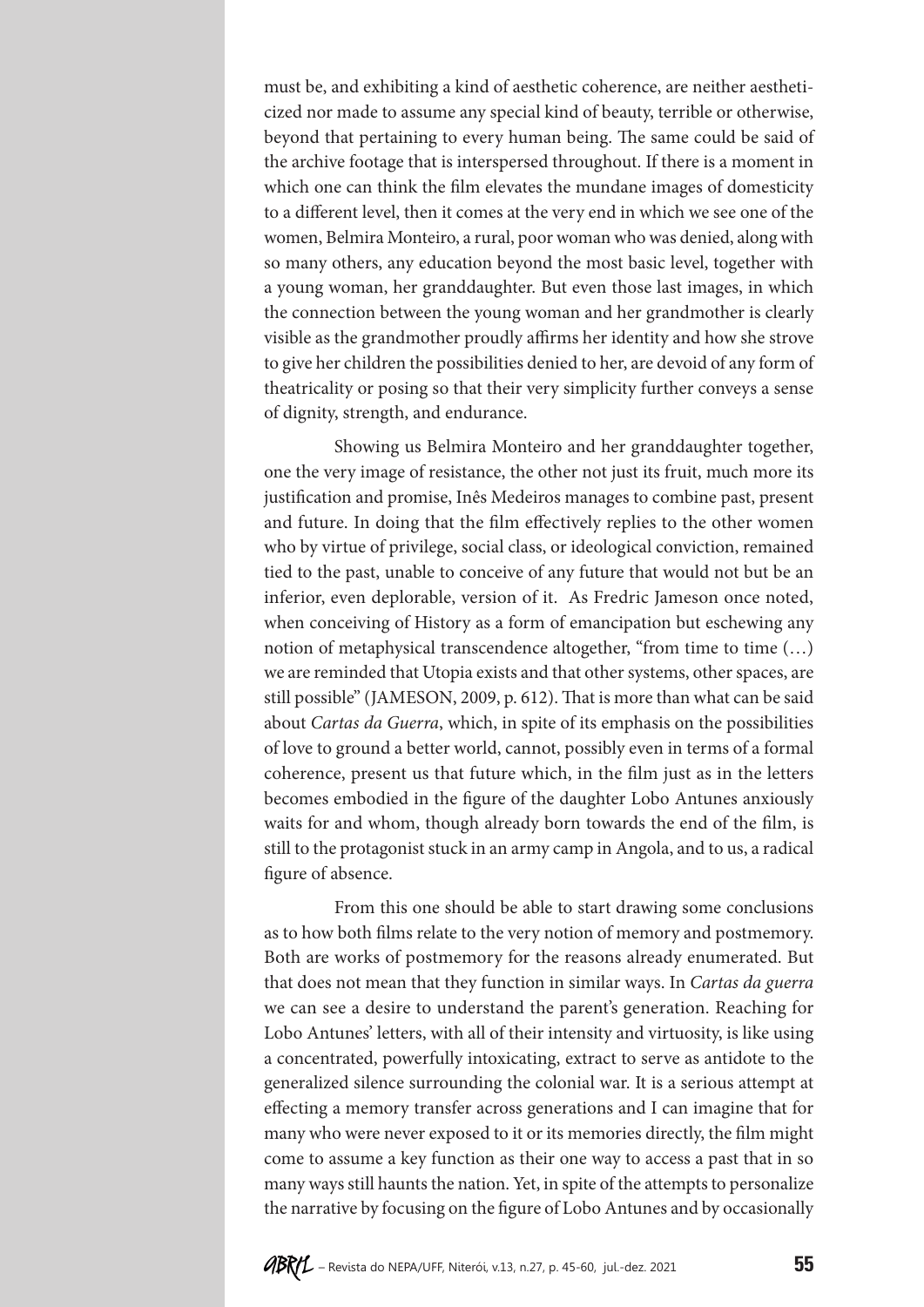showing us some action or other of the character supposed to represent his wife in Portugal – those dramatizations are shadowy and come across stilted and rather unnatural, as opposed to the stark realist aura attached to the depictions of the soldiers. All in all, perfectly acceptable in terms of creating a nightmarish atmosphere but the line between wanting to relay traumatic experiences and giving in to spectacle can be very thin. When Lobo Antunes' daughters assumed the editorship of the love letters sent by their father to their mother they did several things at once as they not only honoured the memory of her deceased mother and the love that had united her and their father, but also by publishing them moved them firmly from the private and intimate sphere into the public one. Thus, when Ferreira, a friend of one of Lobo Antunes' daughters, decides to make a film about the colonial war using some of those letters as both source and counterpart to the images – in itself an ambivalent but successful strategy – and when he has his wife read from the letters in the film – and recounts in interview how the idea for the film came to him upon arriving home one day and hearing his wife read aloud from the letters to their expected child<sup>8</sup> – we can see a process of identification, even if not transfer, that feels very personal. Watching the film though, and even with access to the information on its making, neither the personal identification nor an imaginable transference takes place. The war memories reach us but rather impersonally in spite of the forceful nature of the letters and the expressive dramatization. The realist representation, the attention to historically correct details, the use of 'authentic' army equipment, the focus on a strictly male universe in which women are either absent for a great part, when not fetishized, reified, or abused, all combine to make *Cartas da Guerra* a work not only of postmemory but also of postnostalgia.

*Cartas a uma ditadura* is not so much keen on remembering the dictatorship as it is in reflecting on how it still has a firm grip on many Portuguese. The use of the actual letters found in the antiquarian shop and presented in a chest to the women interviewed marks them as symbols of the very process of transmitting memory. Yet, the letters in a sense function more like a pretext than an actual text, the memories they contain actually paling in significance when compared with the memories the women tell the film director in answer to her questions. The transmission of memory across generations that takes place is certainly important, but it is a deflected transmission without any proper addressee, in a way not dissimilar to the original letters. The film's audience receives those memories but they can only be made of personal significance once abstracted from their very personal context. What might seem a paradox is not one in reality but merely an effect of the double mediation brought about by having those women remember their personal history in public for all effects, in spite of the simulation of intimacy provided by the setting. Part of that, the one crucial *mise-en-scène* underlying the whole film, is made possible by the absence of their interlocutor, their immediate audience, the director whom we hear but never see. Indeed, this carefully arranged structural element of the film is only broken twice. The first time, inadvertently, it seems, when the figure

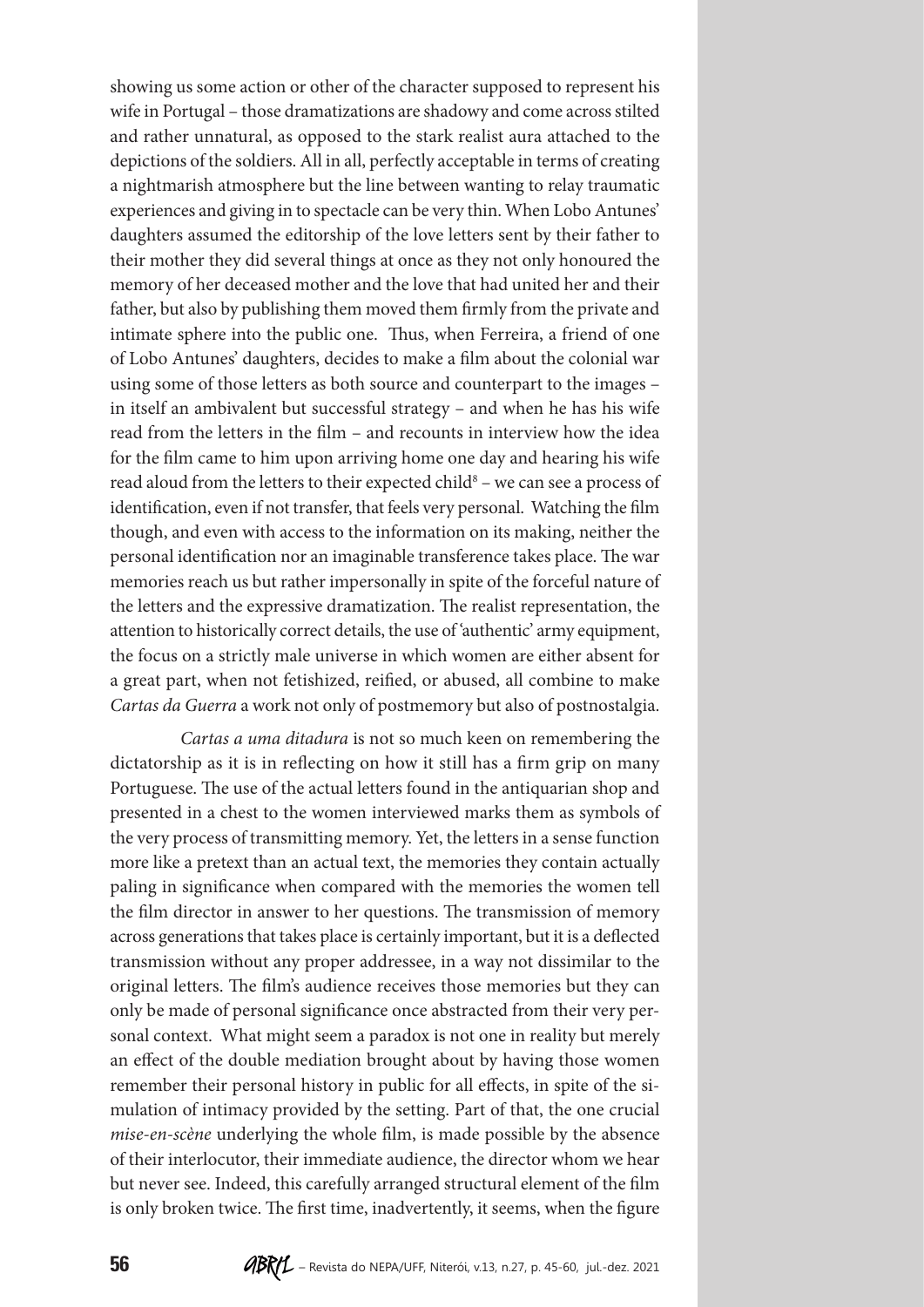of a woman in what might be the uniform of a domestic employee is fleetingly glimpsed in a mirror as she moves along. That figure, I would suggest, however contingent, becomes excessive as a figuration itself of absence. The second time is when we see Belmira Monteiros's granddaughter smiling as she hears her grandmother recall all she had to undergo in order to insure her children would not be treated as if they were sub-human, by the rich people for whom she went to work so they did not have to. And in those final moments of the film we can indeed see the process of postmemory at work as the granddaughter listens to her grandmother. No magic, no allegory, not even a trace of sentimentality, just the proud affirmation of unbroken dignity being passed along in a profound ransoming of memory.

### **REFERÊNCIAS**

BOTELHO, JOÃO. Realizador. *Um Adeus Português*. Portugal, Produções OFF, 1985. DVD, Zon Lusomundo, 2008.

CARDOSO, MARGARIDA. Realizadora. *A Costa dos Murmúrios*. Portugal: Filmes do Tejo et al. DVD. Atalanta Filmes, 2004.

CÂMARA, VASCO. "Cartas da Guerra. Um filme que se ergue*". Ípsilon*, Público 1 de Setembro de 2016. https://www.publico.pt/2016/08/24/culturaipsilon/critica/nao-e-voz-off-e-voz-in-a-procura-de-um-lugar-out-1742132.

COPPOLA, FRANCIS FORD. Realizador. *Apocalypse Now*. United Artists and Zoetrope, 1979.

DE MENESES, ALISON RIBEIRO. "Affect and the archival turn: Documentaries by Inês de

Medeiros and Susana de Sousa Dias". *Women's Cinema in Contemporary Portugal*. LIZ, MARIANA e OWEN, HILARY (Orgs.), New York: Bloomsbury Academic, 2020, pp. 150–168.

ENCARNACION, OMAR G. "History, Politics, and Forgetting in Spain". *Democracy Without Justice in Spain*. Philadelphia: University of Pennsylvania Press, 2014. pp. 27-49.

FAULKNER, WILLIAM. *Requiem for a Nun*, London: Vintage, 2015.

FERREIRA, ANA PAULA. "Home Bound: The Construct of Femininity in the Estado Novo". *Portuguese Studies* 12, 1996, pp. 133-144.

FERREIRA, IVO M. Realizador. *Cartas da Guerra*. Portugal: O som e a fúria, 2016. DVD: Alambique.

FOUCAULT, MICHEL. *The History of Sexuality*. Volume 1: *An Introduction*. Tradução: Robert Hurley. New York: Pantheon Books, 1978.

HIRSCH, MARIANNE. *The Generation of Postmemory: Writing and Visual Culture After the Holocaust*. New York: Columbia University Press, 2012.

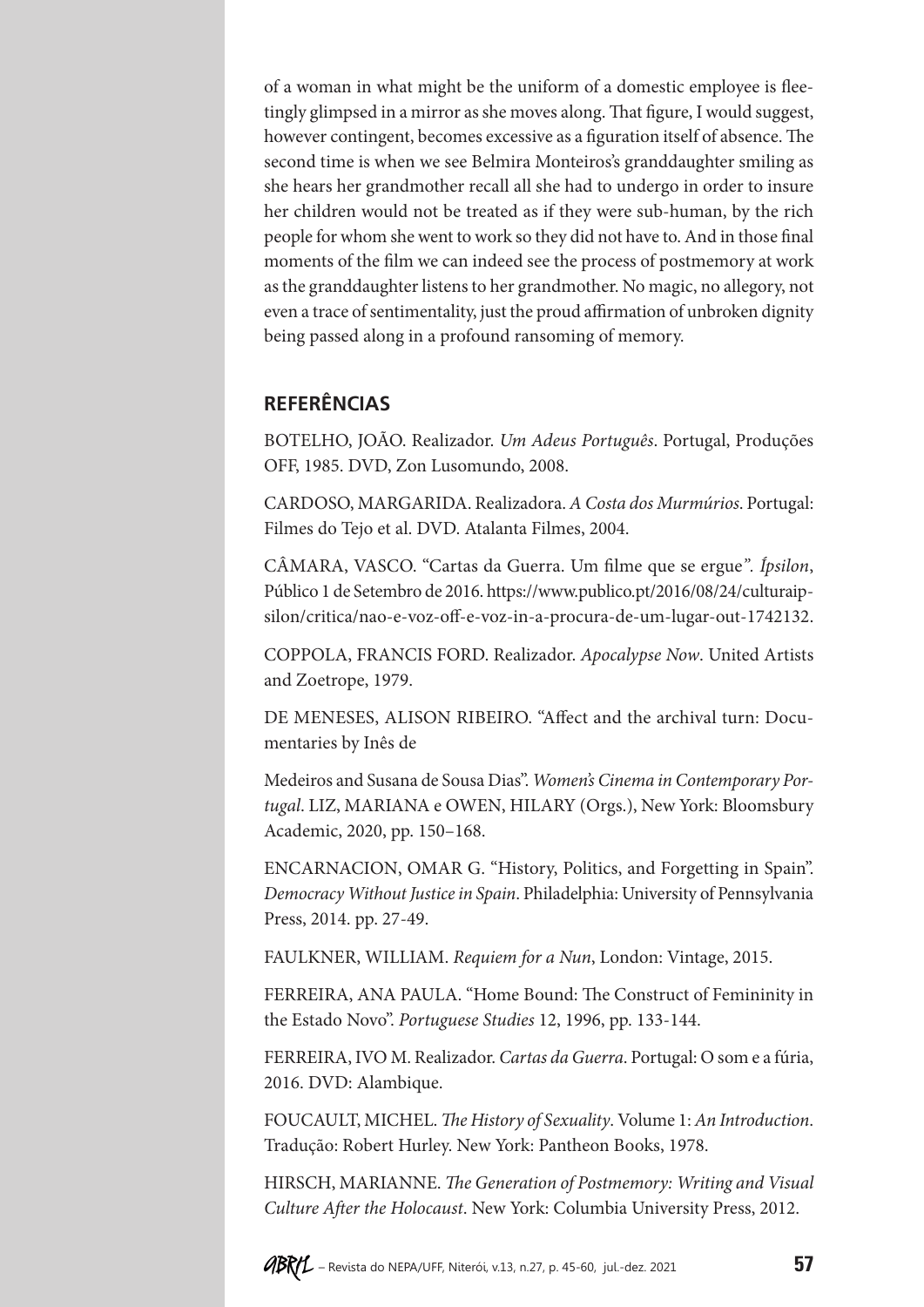HUYSSEN, ANDREAS. *Present Pasts: Urban Palimpsests and the Politics of Memory*. Stanford: Stanford University Press, 2003.

JAMESON, FREDRIC. *Valences of the Dialectic*. London: Verso, 2009.

JORGE, LÍDIA. *A Costa dos Murmúrios*. Lisboa: Dom Quixote, 1988.

LOBO ANTUNRES, ANTÓNIO. *Memória de Elefante*. Lisboa: Editorial Vega, 1979.

LOBO ANTUNES, ANTÓNIO. *Os Cus de Judas*. Lisboa: Editorial Vega, 1979. *The Land at the End of the World*. Tradução: Margaret Jull Costa. New York: W. W. Norton & Co., 2012).

LOBO ANTUNES, ANTÓNIO. *D'este viver aqui neste papel descripto. Cartas da guerra*. Eds. Maria José Lobo Antunes and Joana Lobo Antunes, Lisboa: Edições Dom Quixote, 2005.

LOFF, MANUEL. "Coming to Terms with the Dictatorial Past in Portugal after 1974: Silence, Remembrance and Ambiguity". SACHSE, CAROLA and WOLFRUM, EDGAR (Orgs.). *Diktaturen und ihre Überwindung im 20. und 21. Jahrhundert*. Vol. 5: Postdiktatorische Geschichtskulturen im Süden und Osten Europas. Bestandsaufnahme und Forschungsperspektiven. TROEBST, STEFAN (Org.) with contribution by BAUMGARTL, SUSAN. Göttingen: Wallstein Verlag, 2010. pp. 55-121.

MEDEIROS, INÊS DE. Realizadora. *Cartas a uma ditadura*. Portugal, Faux, 2006. DVD.: Alambique.

MEDEIROS, PAULO DE. "Until the End of the World". Bulletin of Hispanic Studies 85, 2008, pp. 201-213.

MEDEIROS, PAULO DE. "Herança de sombras. Memória, Pós-Memória e Responsabilidade em 'Os Memoráveis' de Lídia Jorge". *Colóquio-Letras* 205: 2010, pp. 79-97.

MEDEIROS, PAULO DE. "Post-imperial Nostalgia and Miguel Gomes' Tabu".

*Interventions*, 18:2, 2016, pp. 203-216.

OLIVEIRA, MANOEL DE. Realizador. *Non, ou a Vã Glória de Mandar*. Portugal, Madragoa Filmes et al., 1990.

NAGIB, LUCIA. "Colonialism as Fantastic Realism in Tabu". *Portugal's Global Cinema*. LIZ, MARIANA (org.). London: Bloomsbury, 2018, pp. 223-238.

RIBEIRO, MARGARIDA CALAFATE. "A Casa da Nave Europa – miragens ou projeções pós-coloniais?" *Geometrias da memória: configurações pós-coloniais*. RIBEIRO, ANTÓNIO SOUSA e RIBEIRO, MARGARIDA CALAFATE (Orgs.). Porto: Afrontamento, 2016. pp. 15-42.

SARLO, BEATRIZ. Tiempo Pasado: Cultura de la memoria y giro subjetivo. Una discusión. Buenos Aires: Siglo XXI Editores, 2005.

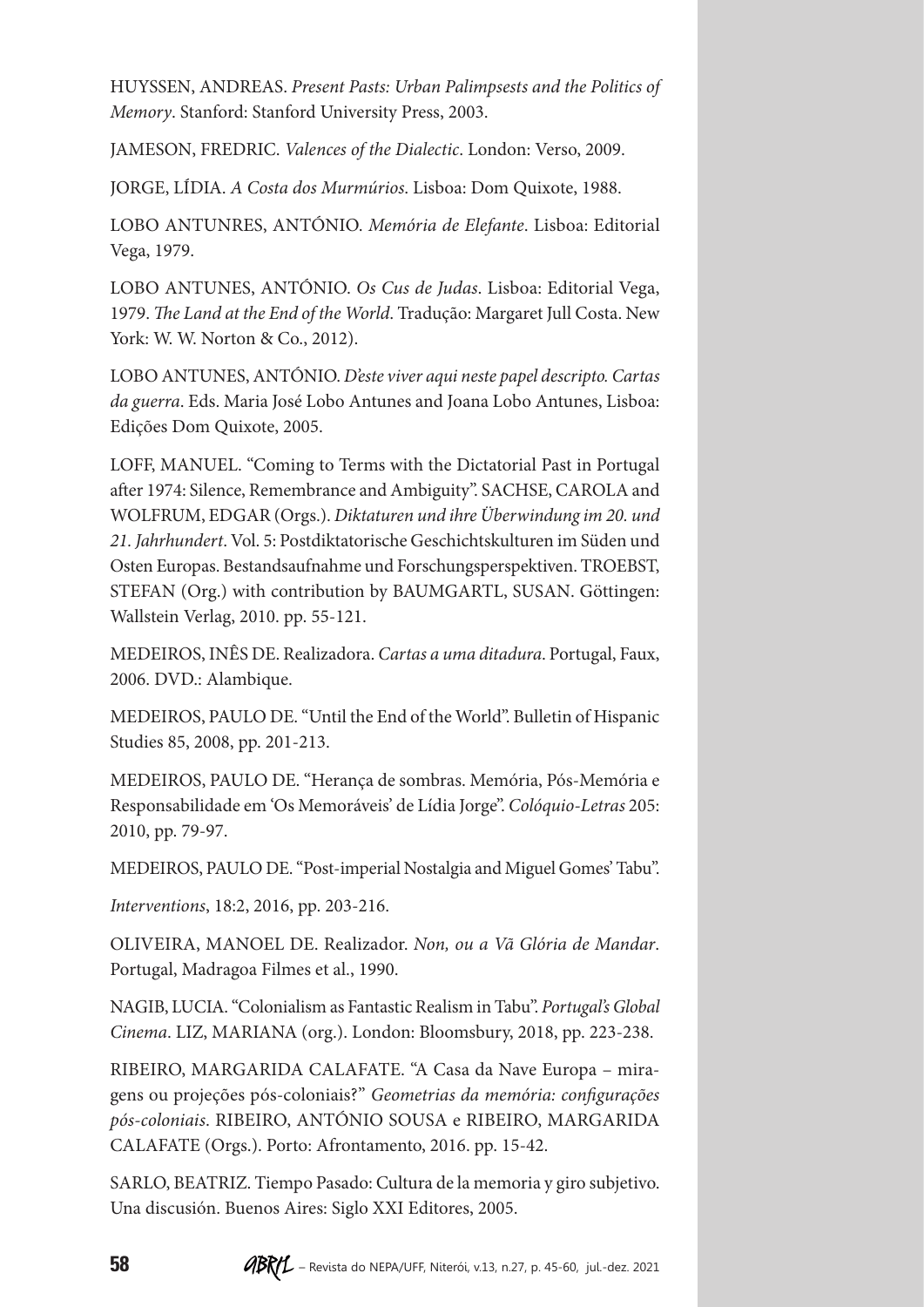SOUTO, MARIANA. "Susana de Sousa Dias and the ghosts of the Portuguese dictatorship". *Comparative Cinema*. Vol. III, 6, 2015, pp. 46-49.

VARELA, RAQUEL. *A People's History of the Portuguese Revolution*. Tradução: Sean Purdy. London: Pluto Press, 2019.

> *Recebido para avaliação em 17/08/2021 Aprovado para publicação em 19/08/2021*

#### **NOTAS**

1 Paulo de Medeiros is Professor of English and Comparative Literature at the University of Warwick. He has taught at several universities in Portugal, Brazil, Spain, the Netherlands and USA. He is a honorary member of the Institute for Research in Modern Languages at the School of Advanced Studies of the University of London and he was the president of the American Portuguese Studies Association. His research interests are: post-colonialism, memory, literary theory, Portuguese-language literature and cinema. Among his books stand out: *Pessoa's Geometry of the Abyss: Modernity and the Book of Disquiet*, (Legenda, 2013), *O Silêncio das sereias - Ensaio sobre o Livro do Desassossego*, (Tinta da China, 2015) and *Contemporary Lusophone African Film: Transnational Communities and Alternative Modernities*, with Lívia Apa, (London and New York: Routledge, 2021). This essay was prepared partially for project MEMOIRS – Children of Empires and European Postmemories, funded by the European Research Council (ERC) under the European Union's Horizon 2020 research and innovation programme (grant agreement No 648624). // Paulo de Medeiros é Professor Catedrático de Estudos Ingleses e Literatura Comparada na Universidade de Warwick, Reino Unido. Lecionou em várias universidades em Portugal, Brasil, Espanha, Países Baixos e EUA. É membro honorário do Instituto de Pesquisa em Línguas Modernas da Escola de Estudos Avançados da Universidade de Londres e foi presidente da American Portuguese Studies Association. O seu trabalho de investigação desenvolve-se dentro dos temas: literatura-mundial, pós-colonialismo, memória, teoria literária, e cinema. Dos seus livros destacam-se: *Pessoa's Geometry of the Abyss: Modernity and the Book of Disquiet,*  (Legenda, 2013), *O Silêncio das sereias - Ensaio sobre o Livro do Desassossego,* (Tinta da China, 2015) *e Contemporary Lusophone African Film: Transnational Communities and Alternative Modernities, com Lívia Apa,* (London and New York: Routledge, 2021). Este ensaio foi preparado parcialmente para o projeto MEMOIRS - Children of Empires and European Postmemories, financiado pelo European Research Council (ERC) no âmbito do programa de pesquisa e inovação Horizonte 2020 da União Europeia (convenção de subvenção Nº 648624).

2 The photo I am referring to can be easily accessed online, for instance here: https://commons.wikimedia.org/wiki/File:Bush,\_Barroso,\_Blair,\_Aznar\_at\_Azores.jpg. The full text of the press conference held after the summit can be accessed here: https://www.theguardian. com/world/2003/mar/17/iraq.politics2.

3 The concept of postmemory is widely credited to the work of Marianne Hirsch (see in special her book *The Generation of Postmemory: Writing and Visual Culture After the Holocaust*, 2012). Even though it has also been initially contested, among others by Beatriz Sarlo in *Tiempo pasado*, 2005) it is now generally used to refer specifically to mediated representations of the past across generations.

4 For an exploration of the question of authorship in Lobo Antunes' letters see "Until the End of the World" (MEDEIROS, 2008).

5 Alison Ribeiro de Menezes has provided an extensive analysis of *Cartas a uma ditadura*, discussing its treatment of memory and comparing it to another documentary focused on the violence exerted by the PIDE (political secret police), Susana de Sousa Dias' *48* (DE MENESES, 2020). There is much to agree in the views expounded there, and the comparison can be understood as imminently logical. At the same time, I think there are radical differences in the two projects and their form in spite of both being documentaries and directed by women. Those differences, in a way, might have led to a view of *Cartas a uma*